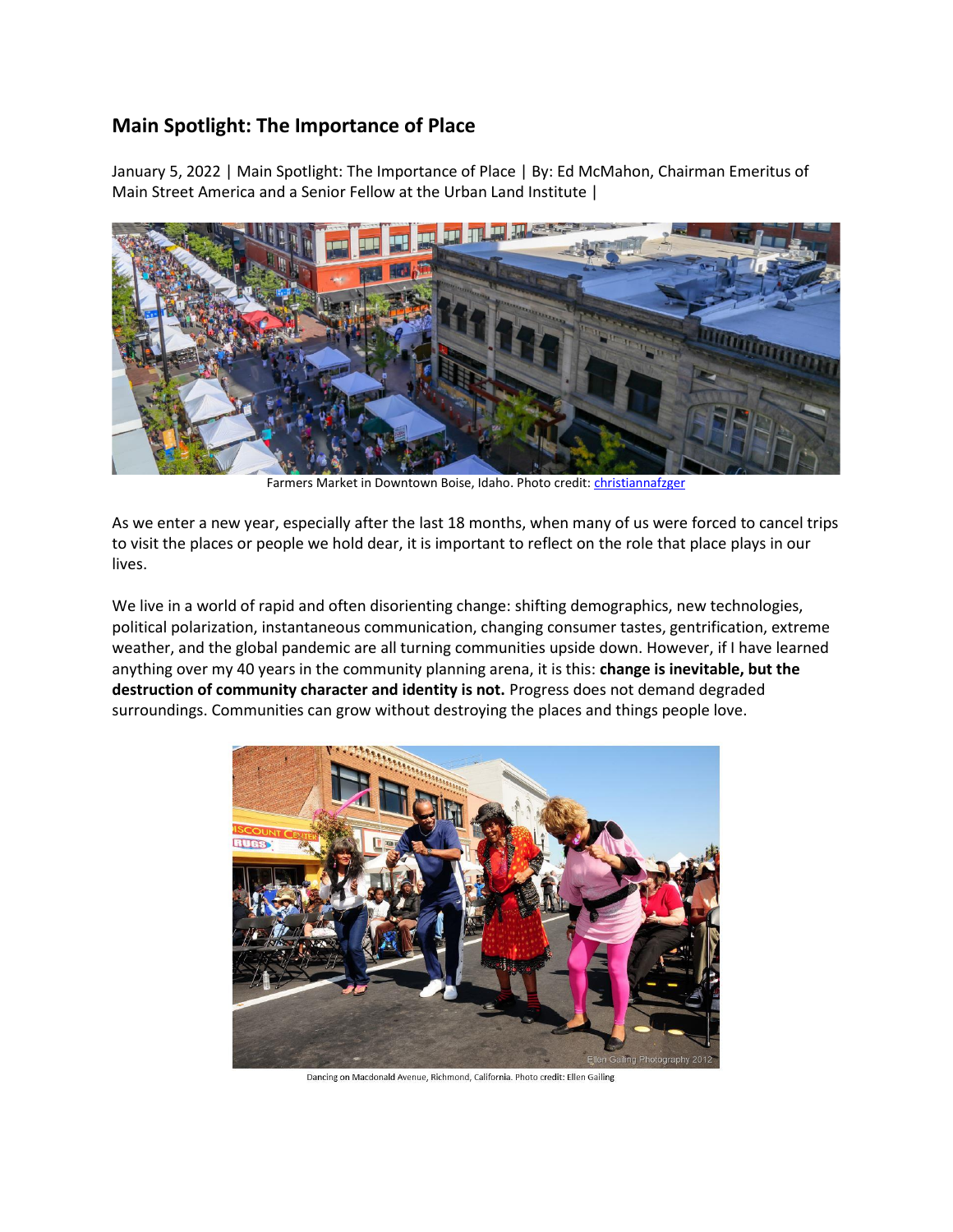Place is more than just a location or a spot on a map. A sense of place is a unique collection of qualities and characteristics – visual, cultural, natural, and social – that provide meaning to a location. Sense of place is what makes one location (e.g. your hometown) different from another location (e.g. my hometown), but **sense of place is also that which makes our physical environment valuable and worth caring about.**

Land use planners spend too much time focusing on numbers – the number of units per acre, the number of cars per hour, the number of floors per building – and not enough time focusing on the values, customs, characteristics, and quirks that make a place special and worth caring about.

Unfortunately, many American communities are suffering the social, economic, and environmental consequences that occur when a sense of place is lost. In response, planners, designers, and developers extoll the idea of "placemaking" – the concept of reimagining and reinventing **public spaces**. And without question, placemaking has played a key role in revitalizing depressed communities and oncedead spaces like the Highline in New York or Millennium Park in Chicago, but at its essence, placemaking is a micro-concept. In today's rapidly changing world, we need to focus additional time and attention on the concept of "placekeeping."

**Placekeeping** is the active care and maintenance of a place and its natural, cultural, and social fabric. This is a macro-concept. It is not just about preserving buildings and landscapes, but also about keeping the social memories associated with a place alive, while supporting the ability of local people to maintain their way of life.

Today, however, our communities and cultures are being homogenized out of existence. The subtle differences between places are fading and larger regional differences hardly exist. Now if you were suddenly dropped along a road outside of most American cities and towns, you wouldn't have the slightest idea where you were because it all looks exactly the same: the architectural styles, the building materials, the chain stores, the outdoor advertising, etc.

Today building materials can be imported from anywhere. Hills can be flattened and streams put in culverts. We can transform the landscape with great speed and build anything that fits our budget or strikes our fancy. Technological innovation and the global economy make it easy for building plans drawn up at a corporate headquarters in New Jersey to be applied over and over again in Phoenix, Philadelphia, Portland, or a thousand other communities. Over the past 50 years, America's built environment has progressed from unique to uniform, from stylized to standardized.



Today, many communities and cultures are being homogenized out of existence due to development practices that don't value sense of place. Photo credits: Arby Reed (left) an[d EyeMark](https://www.istockphoto.com/portfolio/EyeMark?mediatype=photography) (right).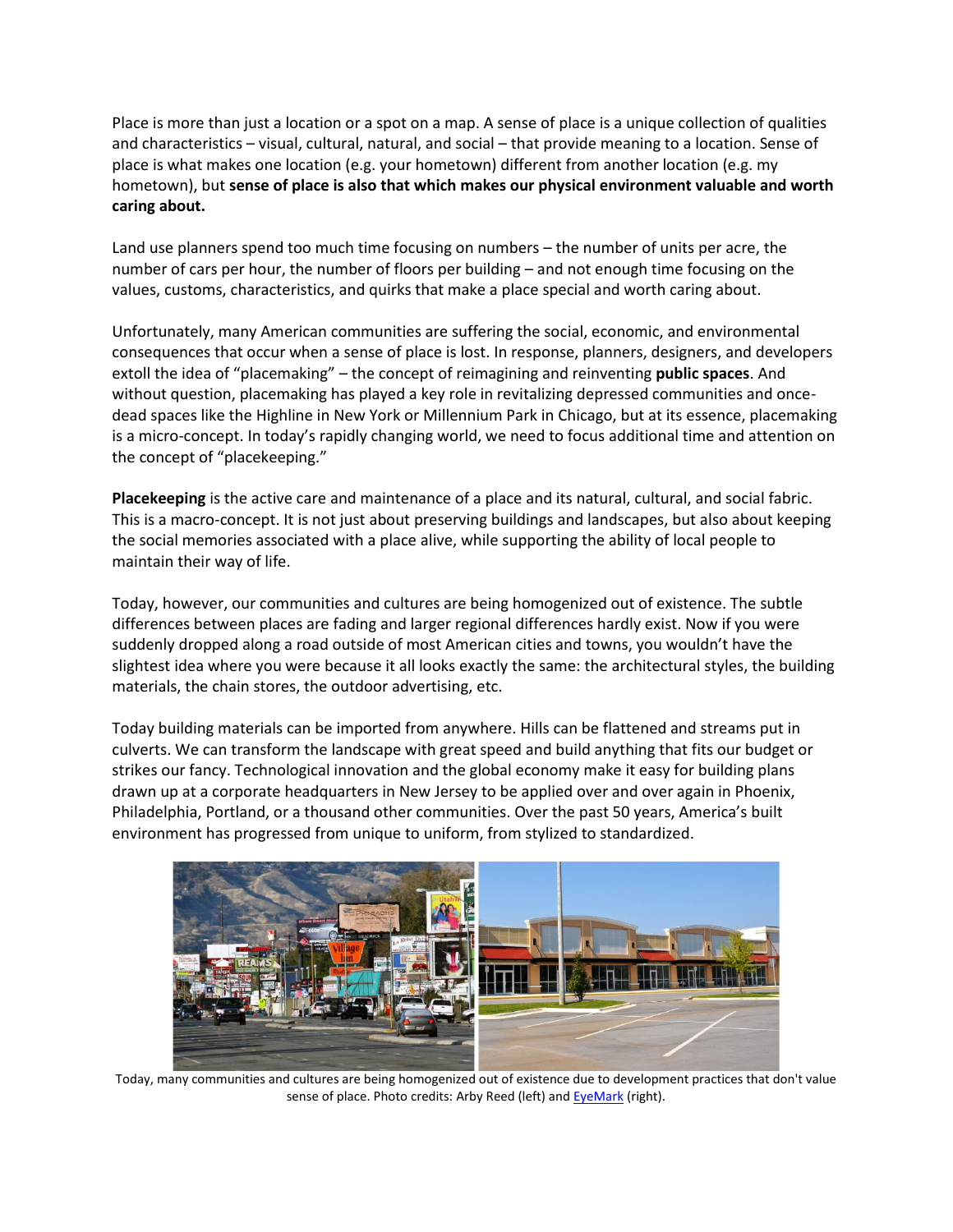Author Wallace Stegner once said, **"If you don't know where you are, you don't know who you are."** We all need points of reference and orientation. A community's unique identity provides that orientation, while also adding social and economic value to a place. The more one community comes to look and feel just like every other place, the less reason there is to stay, to invest or to visit. Just consider tourism, for example: the more a community becomes just like every other community, the less reason there is to visit. On the other hand, the more a community does to preserve its distinctive identity, whether that is natural, cultural, or architectural, the more reasons there are to visit.

Similarly, when it comes to 21st century economic development, a key concept is "community differentiation." In a global economy where capital is footloose, if you can't differentiate your community or your development from any other, you'll have no competitive advantage. Communities and regions are now in a global competition to attract and retain talented workers. Increasingly, these workers are choosing where they want to live first and then figuring out their job situations later. What's more, research from the Sonoran Institute and others demonstrates that people are willing to sacrifice salary for the ideal community.

To foster a sense of place, communities must plan for built environments and settlement patterns that are uplifting and memorable and that foster a special feeling of belonging and stewardship by residents. A community also nurtures sense of place by understanding and respecting its natural context, such as rivers and streams, mountains and forests, native flora and fauna, scenic views and vistas along with community landmarks and traditions.



In Lowell, Massachusetts, the textile industry is gone, but the mills that gave the city its identity remain, now repurposed as housing, offices, retail and other uses. Photo courtesy of Ed McMahon

This is what "placekeeping" and by extension the historic preservation movement's approach to community development is all about. It is about helping communities adapt to change while maintaining and enhancing what they value most. It is both a process and a philosophy. The process seeks to engage as many citizens as possible in planning for the future of their neighborhood or community, while also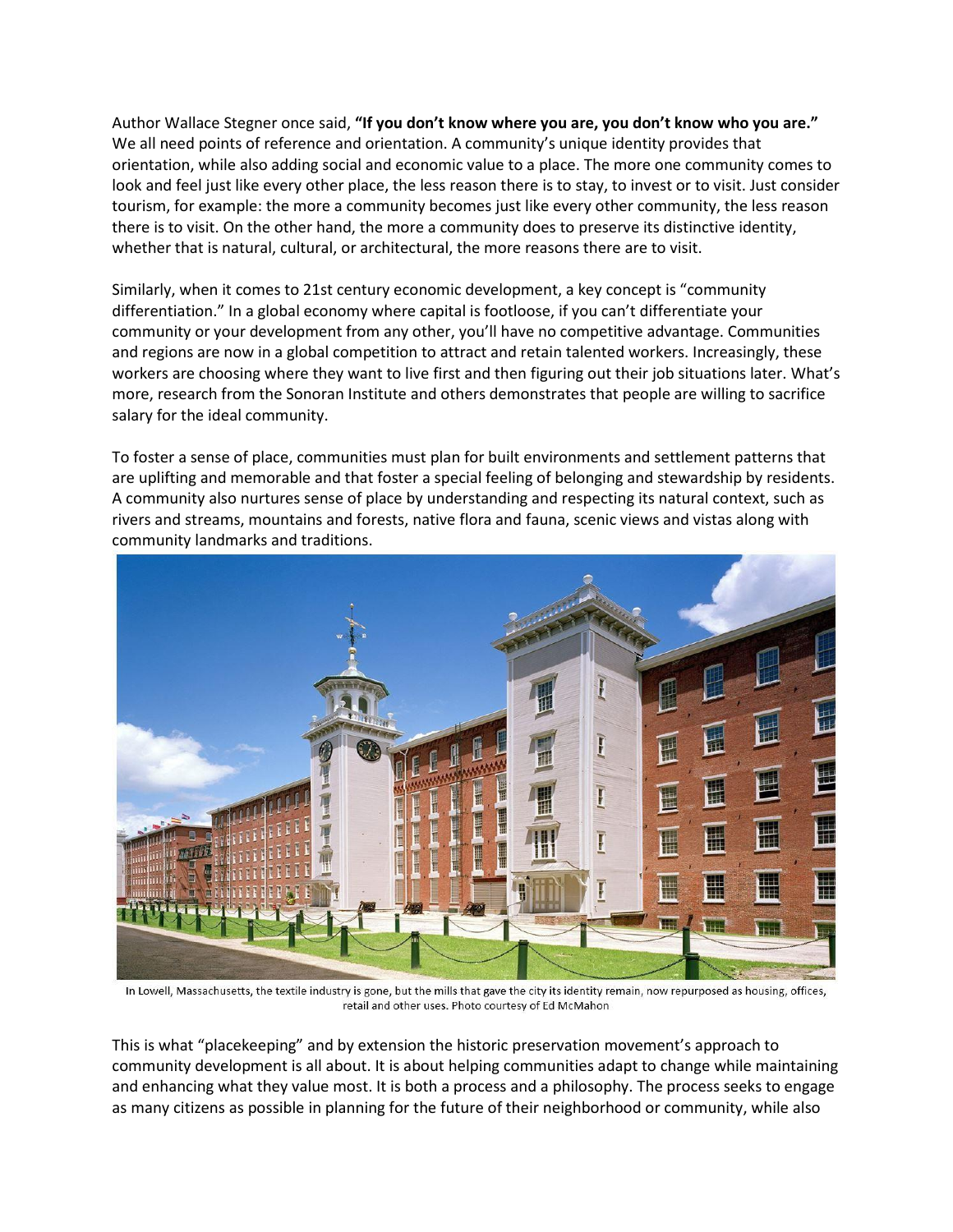preserving what matters most. The philosophy recognizes that special places, characteristics, and customs have value. Placekeeping is about identifying and preserving the heart and soul of a place. As a wise man once said, "When a community takes the time to get to know itself, it gains a sense of identity and purpose that informs decisions about the future."

Similarly, for me, placekeeping is about asking the question: "Do you want the unique character of your community to shape new development, or do you want new development to shape the character of your community?

Finally, ask yourself this: why do you think so many people feel a sense of loss like losing a loved one or a friend when a historic building is demolished, a grove of trees cut down, a scenic view obliterated, or a beloved local store replaced by a national chain? It is not because we can't build new buildings, plant new trees, or continue to shop for the things we need, but because our sense of identity and well-being is tied in a very profound way to special buildings, places, views, and traditions.



Street life in Boston's Chinatown. Photo credit: travelview

These are the icons of our daily environment. These places and traditions are invested with rich symbolic importance that contribute to our identity and sense of belonging in a way no less fundamental than religion, language, or culture. In ancient Rome, there was a maxim that said that "cities should preserve the visible symbols of their identity to give citizens a sense of security in a dangerous world." Two thousand years later, anthropologist Margaret Mead said almost the same thing when she declared that "the destruction of things that are familiar and important causes great anxiety in people."

Economics and environmental quality aside, what we are often really trying to preserve is memory. It is